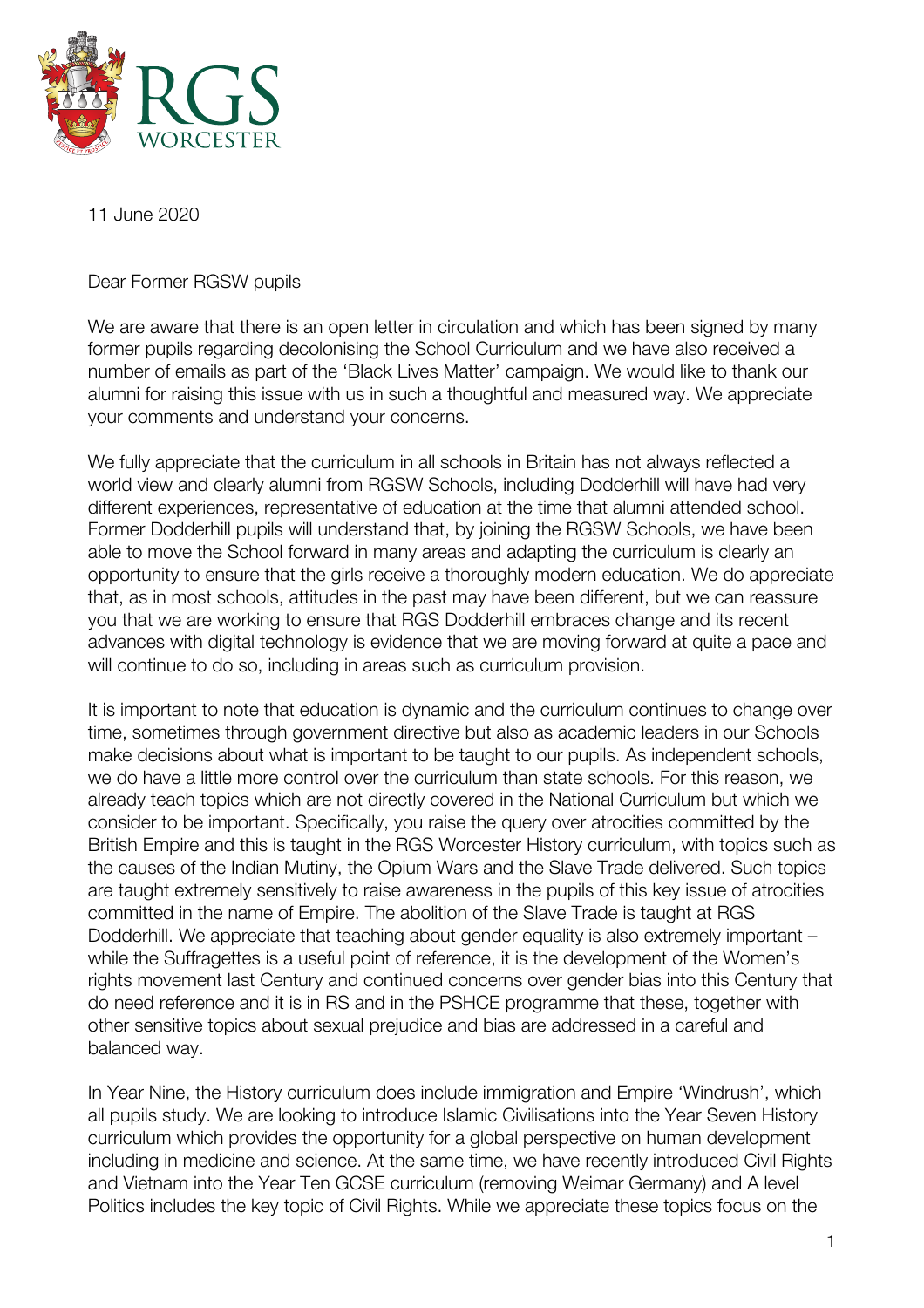USA, they do encourage discussion about Civil Rights globally, and the reality is that these are the topics available to us from lists made available by the Examination Boards.

At RGS Dodderhill, the PSHCE syllabus includes topics such as hate crime, terror and persecution, stereotyping and discrimination, refugees, extremism and radicalisation and propaganda and censorship. In addition, inspirational leaders are studied including Millicent Fawcett, Martin Luther-King, Nelson Mandela, Mahatma Gandhi, Tenzin Gyatso, Aung San Suu Kyi, Banazir Bhutto, Shirin Ebadi. Religious prejudice and lesser known world faiths are included (Jainism, Bahaism, Confucianism, Shintoism, Taoism, Paganism and Zoroastrianism).

In RS at RGS Worcester, the programme of study includes different types of prejudice and discrimination that all demographic strata of society can be subjected to; this includes gender, sexuality, religion, race, age, disability, class and appearance. Pupils are taught the many and varied ways in which these can manifest themselves and the subtle reasons why people may hold a prejudice or be discriminatory to a certain social group. The effects of discrimination are also explained to enable as clear an understanding about these important issues as possible.

In order for this approach to be effective, our pupils look at these issues through the context of human rights and the importance of a rights-based system of social justice. Historic events play an important part in developing our pupils' understanding of these issues and several case studies are examined. These include: France's decision to ban the wearing of the Burqa in public in 2010; the history of the Civil Rights movement in the USA; the formation of the BLM movement in 2013; global feminist movements; and the use and importance of protest and speaking out against social injustice in all its forms. Throughout the RS schemes of work, the value and importance of all human beings is celebrated and the need for further work to protect everyone is highlighted.

As well as these contextual studies of historical and current issues, a significant amount of time is taken to explain the fragile nature of human rights. The role of the individual, of protest, of public and private institutions, and that of charities in protecting human rights cannot be understated and time is dedicated to helping the pupils understand these complicated links and interdependencies. Through this programme, the pupils are given a grounding in the importance of their responsibility, both in words and actions, to contribute positively, as global citizens, in the ongoing battle to protect and improve equality for all.

The curriculum beyond Year Nine, including topics in PSHCE, is largely dictated to Schools by the government and we fully support your view that the government needs to review its curriculum for GCSE and A Level to make sure that it is reflective of the world rather than focus on a Eurocentric view. It is particularly important that compulsory subjects such as English reflect world culture, since this is a subject that all pupils study. At the same time, at RGSW we do take the opportunities available to study BAME writers and address the issues in class raised by their writings. The GCSE English Literature Poetry, for example, is a particular opportunity which we take for our pupils to study writers who address cultures from around the world.

We will do all we can through the channels we have to push for syllabi set by the government to be reflective of global culture rather than Euro-centric. It is the case that, the narrowing of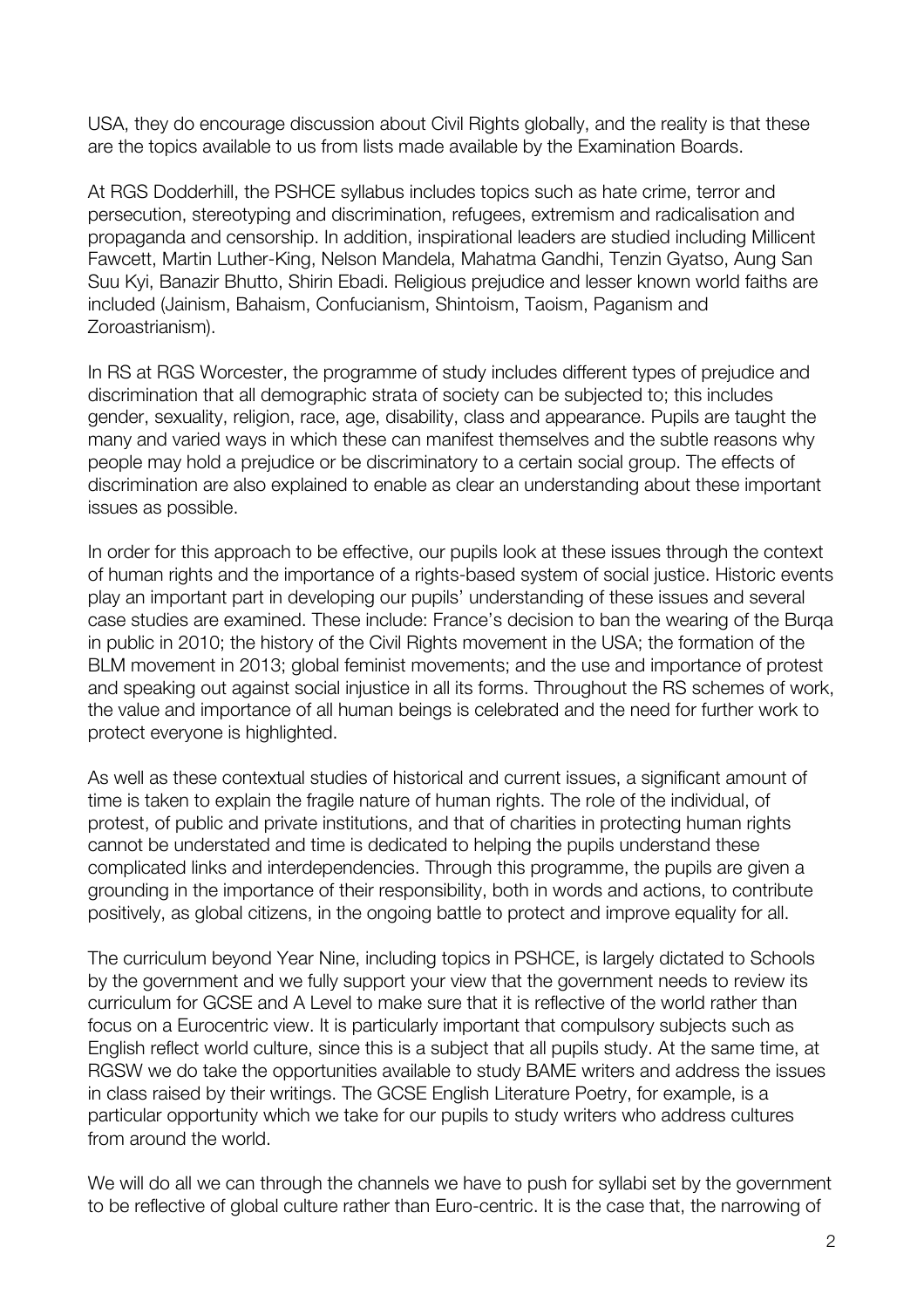the curriculum in the last set of reforms by the government has not helped to develop the breadth of experience of such issues for the pupils. The challenge is not our will to include global topics and tackle difficult and sensitive issues from the past, but curriculum time available. It is very important that such topics are not taught in a superficial way but are given the time for the pupils to explore each topic and fully understand its importance.

We fully appreciate that this is not just about compartmentalising topics into specific subjects (such as History, Religious Studies and English Literature); it is about ensuring that all subjects engage with the debate and that none present from a particular view. This can be unwittingly done, and it is extremely important that all areas of the curriculum are constantly reviewed to ensure that there is no bias in content or delivery and that all cultures are represented.

We also understand that we have the privilege of educating children from a young age and so ensuring that all subjects at all levels are taught entirely appropriately with a proper world (rather than Euro-centric) view is extremely important. This clearly applies to our Prep Schools as well as our Senior Schools. We carry a very significant responsibility to educate our pupils to be global citizens and this means confronting the challenges of the past, however uncomfortable these may be for some, as well as looking forward. As your letter states, assemblies and talks can be successful in engaging the whole school community and we do already cover such topics, although we can always do more.

We are in the process of setting up a Working Group to consider the curriculum across the RGSW Schools and to conduct a full review. This will include charting a pupil's educational journey through our schools to ensure that key topics are covered at important stages and the points that you make are addressed. The Group will also be looking at the whole curriculum and delivery to ensure that attitudes and approaches are entirely as they should be, without bias or prejudice. With representatives from all four Schools, the intention is to demonstrate how our Schools deliver a full, inclusive and powerful curriculum that confronts and tackles these issues.

We will be looking to engage pupils, parents and former pupils in this work and, what is important, is this will not be a "one off" review but rather an ongoing process with regular reviews and reporting back so that we can adapt and change our curriculum and above all ensure that attitudes and approaches in the education delivered are as they must be.

We are also reviewing all aspects of our operation. We have always been fully aware that, as day schools, the RGSW Schools reflect our surrounding population and so we need to work hard to ensure that we do not have any in-built bias as an institution which exists without us being aware. We do have a number of measures already in place to address this but we will look at further checks to ensure that our Schools, as important institutions in the West Midlands, are fully inclusive at all times.

When the Headmaster at RGS Worcester joined the School community six years ago, he was determined to put Inclusion at the heart of the School's message. Having been educated and having taught in schools in London which have majority BAME students and have a real focus on providing opportunity for all, he sees it as his role to ensure that the RGSW Schools are focused on education for all with no bias and no prejudice. The Heads of RGS Springfield, RGS The Grange and now RGS Dodderhill, as well as the Director of Finance and